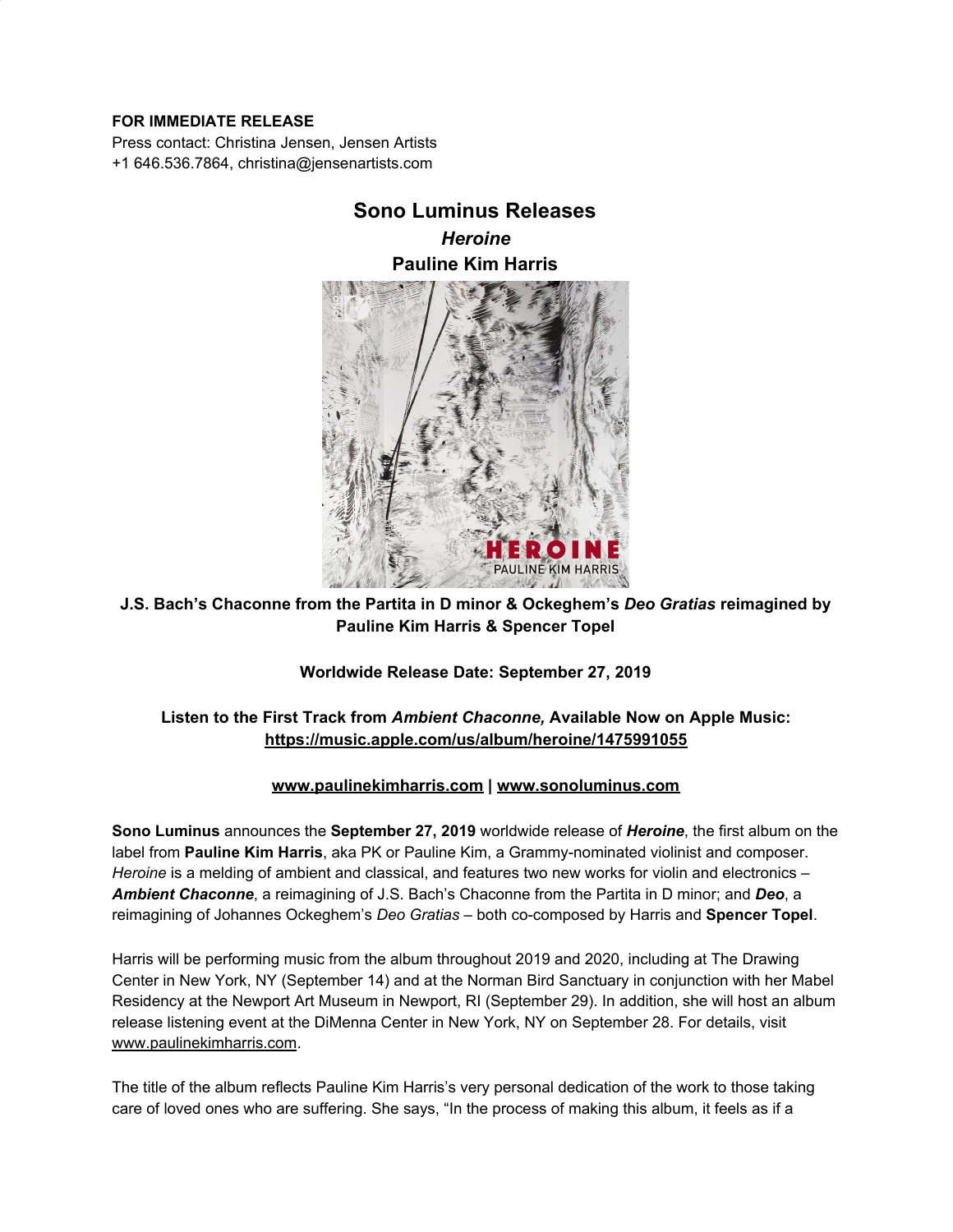lifetime has passed. Much has happened, not to mention how destabilized the world we live in has become – chaos, distrust and brokenness. We have lost many loved ones. Not all related to the state of the world, but due to other very real and personal battles such as depression, addiction and mental illness. Yet, so many continue to hang on in a constant state of pain. I began to think about what it must feel like: the unimaginable task of caring for loved ones going through and living in this state. There are people – angels – though, that make the sacrifice of dedicating their lives to caring for them, keeping our loved ones around if even for one more day."

#### **About the Music on** *Heroine* **(notes by Pauline Kim Harris and Spencer Topel)**

*Ambient Chaconne* is an immersive exploration of the J. S. Bach Partita No. 2 in D Minor: IV. Chaconne (BWV 1004). Unfolding over 42 minutes, *Ambient Chaconne* blends live and pre-recorded violin with electronics. Using both human and machine transcription, the Chaconne serves as the structural underpinning to the work, appearing often as small disassociated fragments, and at other times in extremes: consisting of extended passages of sounded or silent materials. As with renditions of the Chaconne by past composers such as Brahms and Busoni, *Ambient Chaconne* extends the notion of transcription metaphysical, framing the Chaconne both as a musical composition and as a collective-subconscious memory.

*Deo* is an acoustic-electronic transcription of Johannes Ockeghem's stunning *Deo Gratias* devised as a complement to *Ambient Chaconne*. Notable as a 36-part canon, Ockeghem evokes singing of angels in heaven via an innovation on a traditional canon, using this ancient musical device as a kind of acoustic feedback delay. In essence, our *Deo* expands this idea of delays to a canon of thousands, in an ever expanding and infinite soundscape, where the melodies eventually dissolve into resonance.

#### **About the Artists**

**Pauline Kim Harris** is youngest student to have ever been accepted into the studio of legendary violinist Jascha Heifetz, she has since appeared throughout the US, Canada, Europe, Asia and Australia as soloist, collaborator and music director. Currently known for her work with classical avant-punk violin duo String Noise with her husband, Conrad Harris of the FLUX Quartet, she has toured extensively with Orpheus Chamber Orchestra, has been a long standing member of the SEM Ensemble and OstravskaBanda in the Czech Republic and has been a guest artist with leading new music ensembles such as Talea, ICE, Alarm Will Sound, Argento, TRANSIT, Object Collection, Glass Farm Ensemble, Ensemble LPR, Wordless Music and Ensemble Signal in New York City.

Committed to the idea that music is one continuous lineage of expression and demonstration of time, Pauline Kim Harris has been dismantling the norm of expectation of a typical classical violinist by performing in concerts presented in museums, churches, nightclubs, out of doors, rooftops, pop-ups to major stages with an openness to genre. As a composer, Harris searches for a tactile connection between memory and sound. Her music creates a multi-dimensional sonic matrix through composition, transporting the listener to an alternate co-existence. She introduces an environment that alters the listener's emotional identity to what they are experiencing.

Active in the experimental music scene, her work extends into interdisciplinary worlds, crossing boundaries and connecting visual art, electronics, media, film and dance to music. She has premiered and recorded works by Alvin Lucier, John Zorn, Philip Glass, Steve Reich, George Lewis, David Lang, Du Yun, Annie Gosfield and more.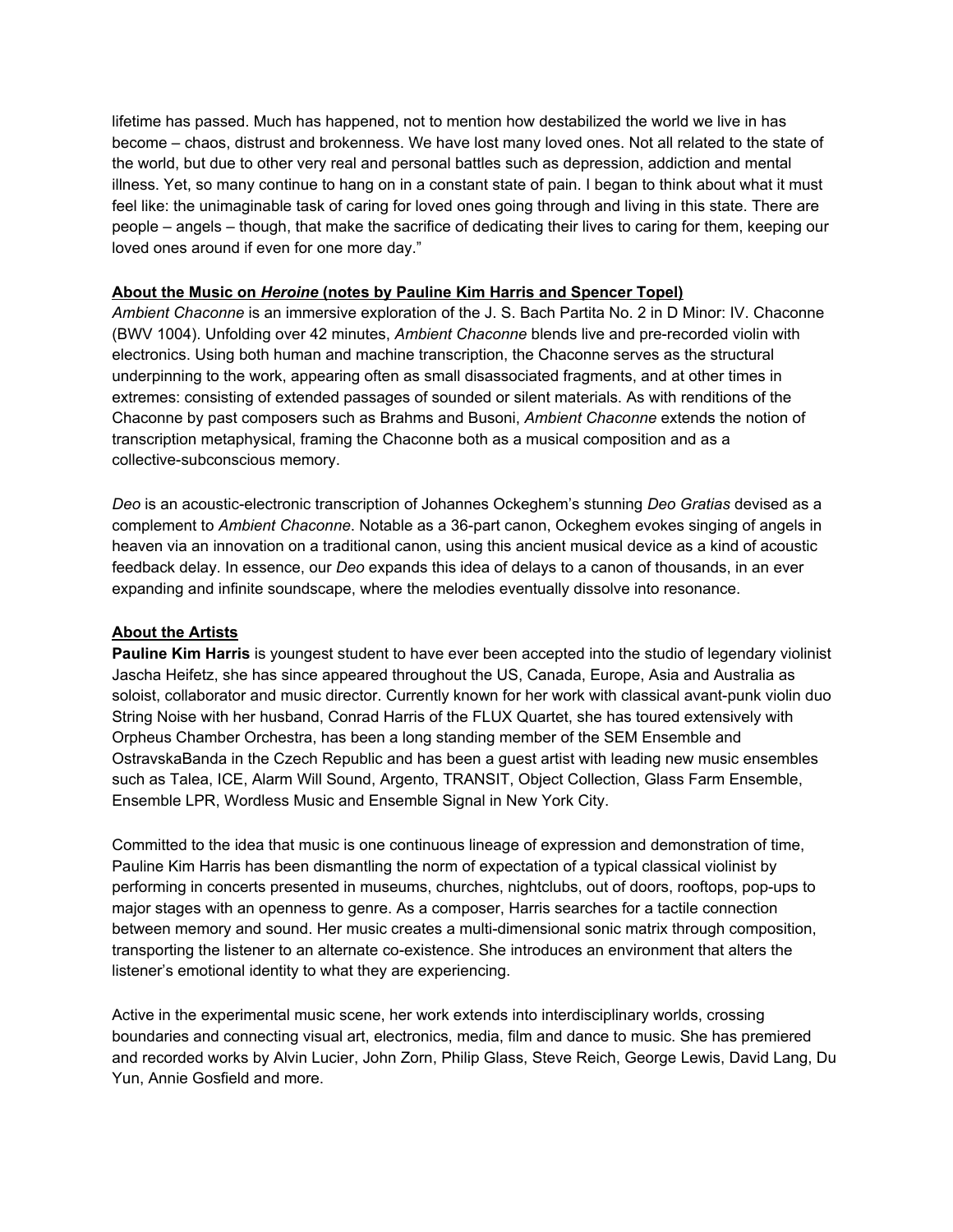Crossing over into the rock and pop worlds, she has played and recorded as collaborator and leader for Jeff Beck, Lenny Kravitz, David Byrne (Talking Heads), Jonny Greenwood (Radiohead), Greg Saunier (Deerhoof), Tyondai Braxton, Max Richter, Gordon Gano (Violent Femmes), Jon Brion, Savion Glover, Gabriel Kahane, Mica Levi (Micachu and the Shapes), Jay Z/ Beyoncé, Adele, Peter Gabriel, Somi, Jane Siberry, Macy Grey, Laurie Anderson, Björk, Roscoe Mitchell, Max Richter, Rostam Batmanglij (Vampire Weekend), Michael Leonhart, Placido Domingo, Joni Mitchell, John Cale (Velvet Underground), Billy Martin (Medeski, Martin & Wood), Jason Moran, Dan Romer, William Basinski, Jherek Bischoff, Stars of the Lid, Goldfrapp, Chilly Gonzales, Louis Michot (Lost Bayou Ramblers), Kishi Bashi, Nico Muhly & Thomas Bartlett (Doveman), Nu Deco Ensemble and with Jónsi Birgisson (Sigur Ros) in the fall of 2019.

Pauline Kim Harris was the first Music Director for the Bill T. Jones/ Arnie Zane Dance Company and has been the featured artist for choreographers David Parker, Kora Radella and Pam Tanowitz. She has performed at MASS MoCA, MoMA, the Metropolitan Museum, Museum of Contemporary Art in Chicago, iMOCA, Baryshnikov Arts Center, Guggenheim, The Drawing Center, Paula Cooper Gallery, Barnes Foundation, Brooklyn Museum and Noguchi Museum to name some. She has appeared at Lincoln Center Out of Doors, Ghent Jazz Festival, North Sea Jazz Festival, Lincoln Center Festival, White Light Festival, Big Ears Festival, Liquid Music, Jacob's Pillow, Barbican, Miller Theater, Baryshnikov Center, DiMenna Classical Center, Symphony Space, Joyce Theater, Roulette, Issue Project Room, BAM, Sydney Opera House, Library of Congress, FringeArts, Lincoln Center, and Carnegie Hall.

Pauline Kim Harris moved to NYC at the age of 15 to study with Dorothy DeLay at the Juilliard School and is currently a sought after mentor to dance and drama students through the Juilliard Mentoring Program.

**Spencer Topel** is an artist and designer combining sound, installation and architecture. He was educated at The Juilliard School, Cornell University, and later joined the faculty at Dartmouth College as a professor of music. There he collaborated with installation artist Soo Sunny Park on several projects including Capturing Resonance for the DeCordova Museum and Sculpture Park. This intersectional effort led Topel to develop a body of work over the past ten years combining sound, architecture, and performance. Most recently, Topel was Artist-in-Residence at The Yale Quantum Institute, where he and his team developed the first-ever quantum musical synthesizer.

Topel's current and past projects with international arts and performing arts institutions include: Museum of Modern Art (MOMA) NY; The Barnes Foundation, Drawing Center NY, The Arts Club of Chicago, DeCordova Museum and Sculpture Park Boston, Det Frei Gallerie, The Hood Museum, The Huddersfield Festival, and the Arts and Ideas Festival (New Haven). His work has been performed by celebrated ensembles that include the FLUX Quartet, Aspen Contemporary Ensemble, the Oregon Symphony, violin duo String Noise and the Juilliard Symphony.

Notable collaborations continue with violinist Pauline Kim Harris, cellist Seth Parker Woods, FIGURA Ensemble (Copenhagen), and the Meitar Ensemble (Tel Aviv). Collaboration is a central part of Topel's practice, which led to the formation of STUDIO TOPEL and Physical Synthesis Inc. in 2019. Notable partnerships include ongoing projects with architect Hana Kassem (KPF), The Yale Quantum Institute, PK Harris Duo, and Topel Woods.

### *Heroine* **| Pauline Kim Harris | Sono Luminus | DSL-92235 | Release Date: September 27, 2019 | Total time: 71:43**